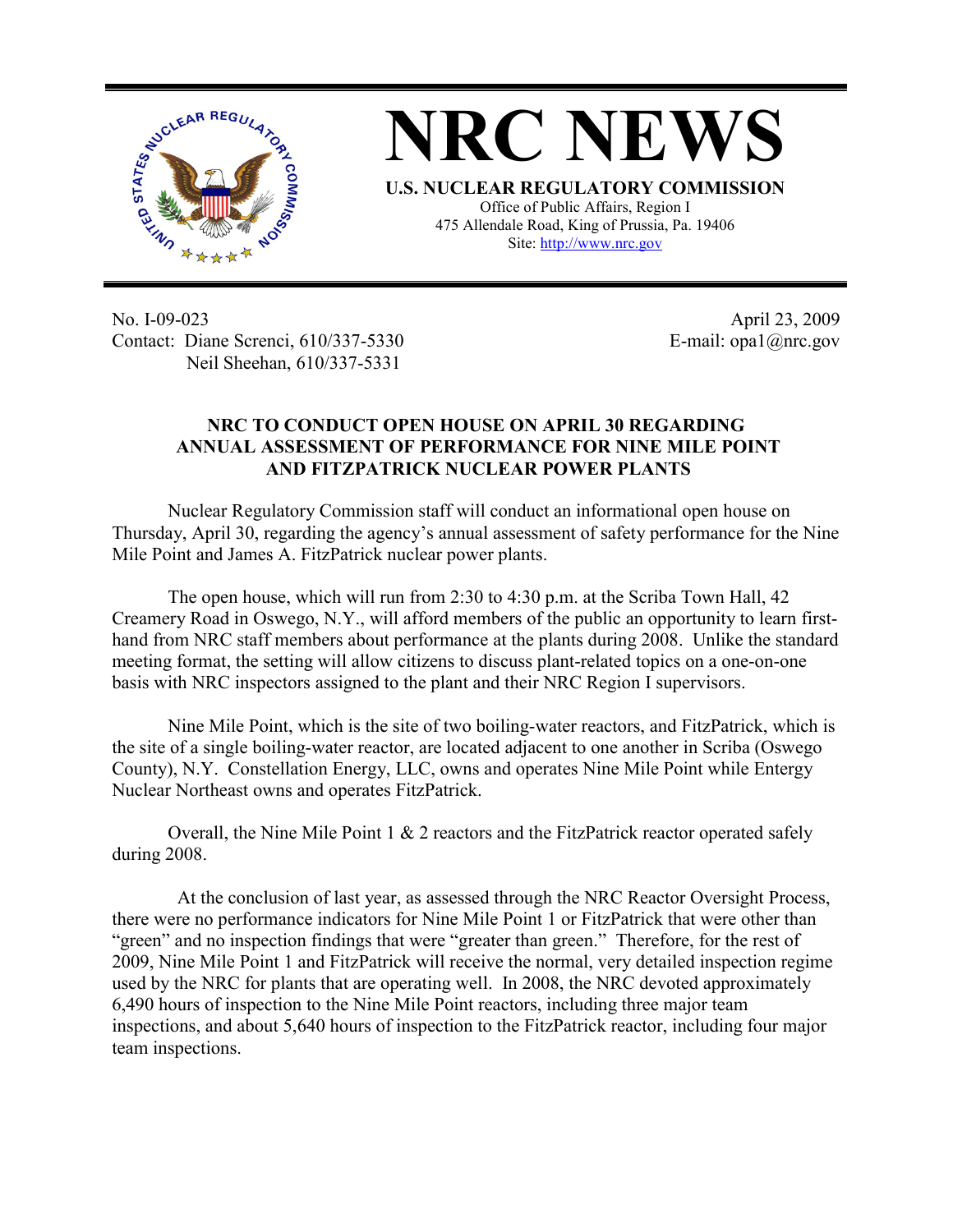However, with respect to Nine Mile Point 2, one "white" (low to moderate safety significance) Performance Indicator was identified in the fourth quarter of 2008 involving the Mitigating Systems Performance Index for Cooling Water Systems. Specifically, the Performance Indicator crossed the threshold from "green" to "white" as a result of a combination of availability challenges associated with service water pump maintenance activities and reliability challenges associated with the introduction of foreign material into the service water pump suction in November 2008. The "white" Performance Indicator moved Nine Mile Point 2 from the Licensee Response Column to the Regulatory Response Column of the NRC's Action Matrix, available at http://www.nrc.gov/NRR/OVERSIGHT/ASSESS/actionmatrix\_summary.html , resulting in

additional oversight from the NRC until the agency is satisfied the issue has been properly addressed. Nine Mile Point 2 will also continue to receive the routine, or baseline, level of inspections from the NRC.

"Nine Mile Point 2 will receive additional scrutiny from the NRC in 2009, which is exactly the way our Reactor Oversight Process is designed to work," NRC Region I Administrator Samuel J. Collins said. "As always, our inspectors will remain on the lookout for any problems or adverse trends that might indicate a change in performance, and we will not hesitate to act should we identify any safety concerns."

The NRC utilizes a combination of color-coded inspection findings and performance indicators to measure plant performance. The colors start with "green" and then increase to "white," "yellow" or "red," commensurate with the safety significance of the issues involved. The agency issues reports on performance at each plant twice a year: During the mid-cycle, or mid-point, of the year, and at the conclusion of the year. Inspection findings and performance indicators are also updated on the NRC's web site, www.nrc.gov, each quarter. Following the release of the annual reports every March, the NRC meets with the public in the vicinity of each plant to discuss the results. This interaction is in keeping with the agency's commitment to transparency with regard to its activities.

The annual assessment for the Nine Mile Point plant is available on the NRC web site at: http://www.nrc.gov/NRR/OVERSIGHT/ASSESS/LETTERS/nmp\_2008q4.pdf . The annual assessment for the FitzPatrick plant is available on the NRC web site at: http://www.nrc.gov/NRR/OVERSIGHT/ASSESS/LETTERS/fitz\_2008q4.pdf . The notice for the open house is available in the NRC's Agencywide Documents Access and Management System (ADAMS) under accession number ML090960217. ADAMS is available at: http://www.nrc.gov/reading-rm/adams/web-based.html . Help in using ADAMS can be obtained via the NRC's Public Document Room at 1-800-397-4209 or 301-415-4737, or by e-mail at PDR.Resource@NRC.GOV.

Routine inspections are carried out by the two NRC Resident Inspectors assigned to Nine Mile Point and the two NRC Resident Inspectors assigned to FitzPatrick, as well as by inspection specialists from the agency's Region I Office in King of Prussia, Pa. Among the areas to be inspected at Nine Mile Point this year by NRC specialists are radiological safety, operator licensing, emergency preparedness and fire protection. Among the areas to be inspected at